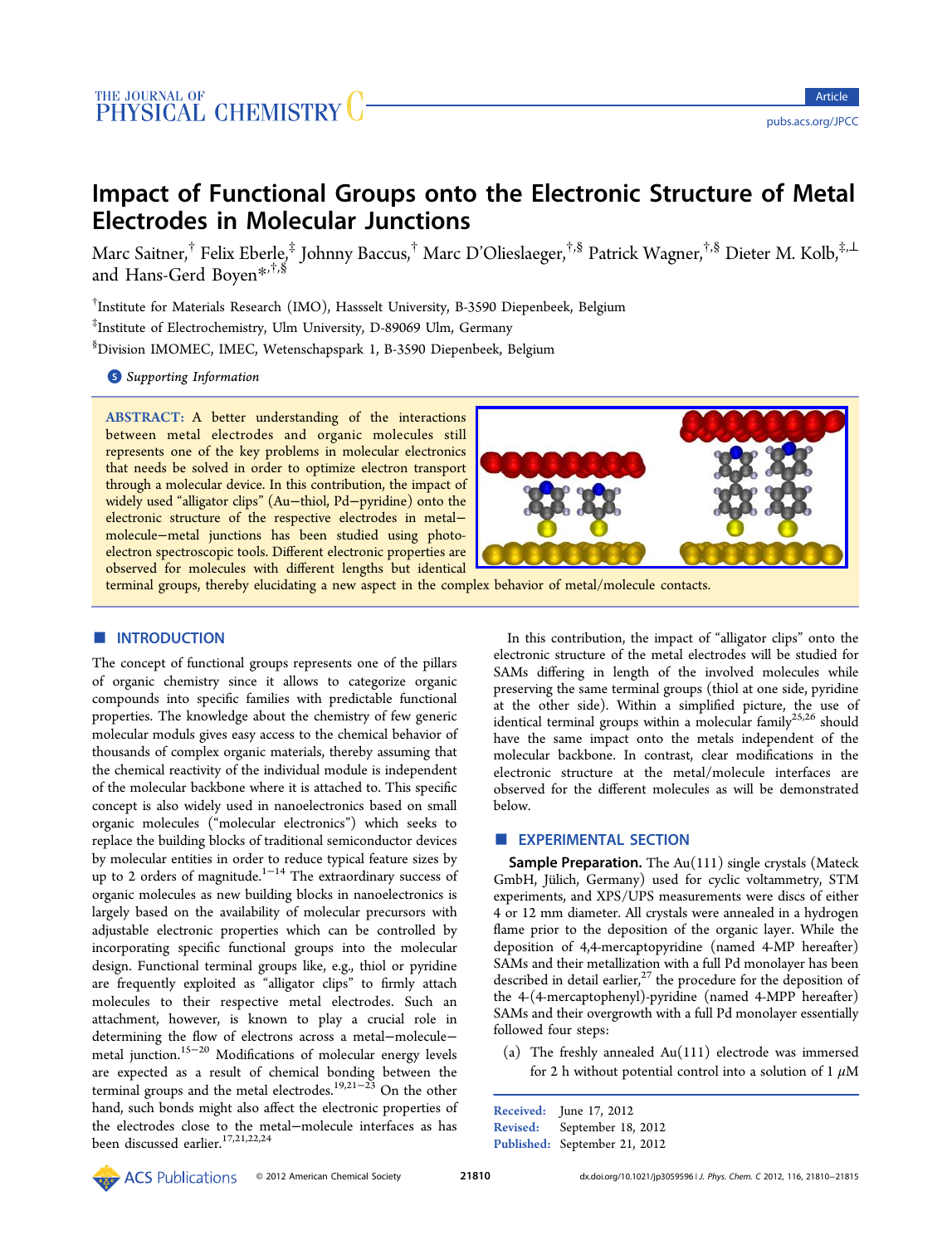4-MPP made of ethanol (Merck, p.a.), which was deaerated to prevent 4-MPP oxidation. This resulted in the formation of a densely packed 4-MPP SAM on the Au(111) surface.

- (b) After thoroughly rinsing the 4-MPP-modified gold electrode with ethanol and ultrapure water (Milli-Q, toc <3 ppb, 18.2 M $\Omega$ ·cm), the sample was immersed without potential control for 5 min in an aqueous solution of 1 mM PdSO<sub>4</sub> (Alfa Aesar, 99.99%) + 0.1 M  $H<sub>2</sub>SO<sub>4</sub>$  (Merck, suprapur) to allow Pd ion adsorption/ complexation with the SAM.
- (c) After rinsing again with water, the emersed electrode was then transferred to the electrochemical cell, containing 0.1 M  $H_2SO_4$  only. The electrode was contacted with the electrolyte at +0.4 V to prevent the unintentional reduction of adsorbed Pd(II). The potential scan started in negative direction for the electroreduction of the metal ions. All potentials are quoted vs SCE (saturated calomel electrode), although for the STM experiments a Pt wire was used as pseudoreference electrode ( $E_{\text{Pt}}$  = +0.55  $\pm$ 0.05 V vs SCE). Details about the experimental setups for CV and STM are described elsewhere.<sup>28</sup>
- (d) As the electrochemical cycle of complexation/reduction mentioned before only yields a Pd coverag[e o](#page-5-0)f about 1/3, the cycle has been repeated 2 more times in order to achieve a full Pd monolayer (see the Supporting Information).

Photoelectron Spectroscopy. All photoemis[sion spectra](#page-4-0) were [measured us](#page-4-0)ing a commercial Physical Electronics PHI 5600LS photoemission system. Core-level spectra were acquired by X-ray photoelectron spectroscopy (XPS) using Al K $\alpha$  X-rays (1486.60 eV) for the analysis of both the chemical state of the samples and the layer sequence of the junction. The spot size of the beam was about  $1 \text{ mm}^2$ , and the overall energy resolution (photons and photoelectrons) was adjusted to 0.3− 0.4 eV (fwhm). Radiation damage arising from secondary electrons<sup>29</sup> could be avoided by using a monochromator system. During the probing times, no measurable changes of the corr[esp](#page-5-0)onding core-level intensities, or their line shapes, could be detected. The electronic structure of the Pd overlayer as well as the Au(111)/SAM interface was characterized by ultraviolet photoelectron spectroscopy (UPS) using nonpolarized He II radiation (40.8 eV) as provided by a commercial gas discharge lamp (SPECS). The binding energy scale was calibrated by means of an independent Au reference sample, setting the Au  $4f_{7/2}$  core level position to 84.00 eV.

#### ■ RESULTS AND DISCUSSION

Interface effects are studied by means of 4-MP as well as 4-MPP based SAMs both sandwiched between a Au(111) base electrode and a full Pd overlayer of monatomic height as sketched in Figure 1. The 4-MPP molecules are members of the larger group of biphenyl-based molecular units which lately attracted tremendous interest since they allow to tailor their electronic properties by means of the torsion angle between the two rings.26,30−<sup>37</sup> In order to compare how the metal electrodes are affected by the attachment of the two different types of molecule[s,](#page-4-0) [macro](#page-5-0)scopic metal/molecule/metal junctions need to be prepared and analyzed with respect to their layer sequence, the chemical state of the constituents, and, especially, their electronic structure. Since the sequential preparation of macroscopic metal/molecule/metal junctions without destroy-



Figure 1. Schematic representation of the two different types of metal/ [molecule/metal hybrid structures studied here, comprising a Au](http://pubs.acs.org/action/showImage?doi=10.1021/jp3059596&iName=master.img-001.jpg&w=239&h=105) substrate, an organic monolayer (4-MP or 4-MPP), and a Pd overlayer (color code for the molecules: S: yellow; C: dark gray; H: light gray; N: blue).

ing the assembly by interdiffusing species still represents a challenging task,<sup>18</sup> we relied on a two-step electrochemical method which proved to be very successful in the past.24,38−<sup>41</sup> It is worth to m[en](#page-4-0)tion that an interesting modification of this technique has been reported recently, $^{42}$  resulting in [S](#page-4-0)[AMs](#page-5-0) metallized by spherical nanoparticles in contrast to flat monolayers with monatomic height as i[n](#page-5-0) our case.

The preparation of a 4-MP SAM on top of  $Au(111)$  and its successful metallization by a full monolayer of Pd atoms have been reported earlier.<sup>27</sup> Consequently, for this study, it needs to be demonstrated that similar metal/molecule/metal junctions based on the longer [4-M](#page-4-0)PP molecules can be prepared as well. For that purpose, cyclic voltammetry (CV), in-situ scanning tunneling microscopy (STM), and angle-resolved photoelectron spectroscopy (XPS, UPS) experiments were applied as complementary tools to analyze the sequential deposition of Au/4-MPP/Pd junctions. As described in detail in the Supporting Information, a molecular SAM comprising 4-MPP molecules can indeed be prepared on top of a Au(111) single [crystal and metallized by](#page-4-0) a (nearly full) monolayer of Pd atoms by performing the electrochemical cycle of complexation/ reduction a total of three times. This opens the door to compare the impact of two widely used "alligator clips" (Au−S, Pd-N) onto the electronic structure of the respective metal electrodes for different lengths of the involved molecules (Figure 1).

In order to unravel the electronic structure of the topmost Au atomic layer being in direct contact with the thiolate terminal groups, angle-resolved UPS measurements were carried out on Au(111) crystals covered with either 4-MP (Figure 2A) or 4-MPP (Figure 2B) SAMs. Additionally, spectra were also acquired under identical experimental conditions on the pur[e m](#page-2-0)olecules deposited [as](#page-2-0) thin layers on top of Si wafers and on a clean Au single crystal all serving as reference systems for comparison. Starting with the Au reference measured in normal direction (Figure 2A), a photoelectron intensity is observed which clearly increases toward the Fermi level  $E_F$ (binding energy  $E_B = 0$ [\).](#page-2-0) This increase is slightly less pronounced in case of a Au substrate covered with 4-MP molecules. When changing the detection angle from normal direction to 60° (thereby reducing the information depth by a factor of 2), a clear decrease in the density of states (DOS) in the vicinity of  $E_F$  is observed, resulting in a plateau-like band shape. The pure 4-MP molecules, on the other hand, are characterized by a vanishing photoelectron intensity within the depicted binding energy range, thereby confirming their semiconducting behavior. Consequently, photoelectrons emit-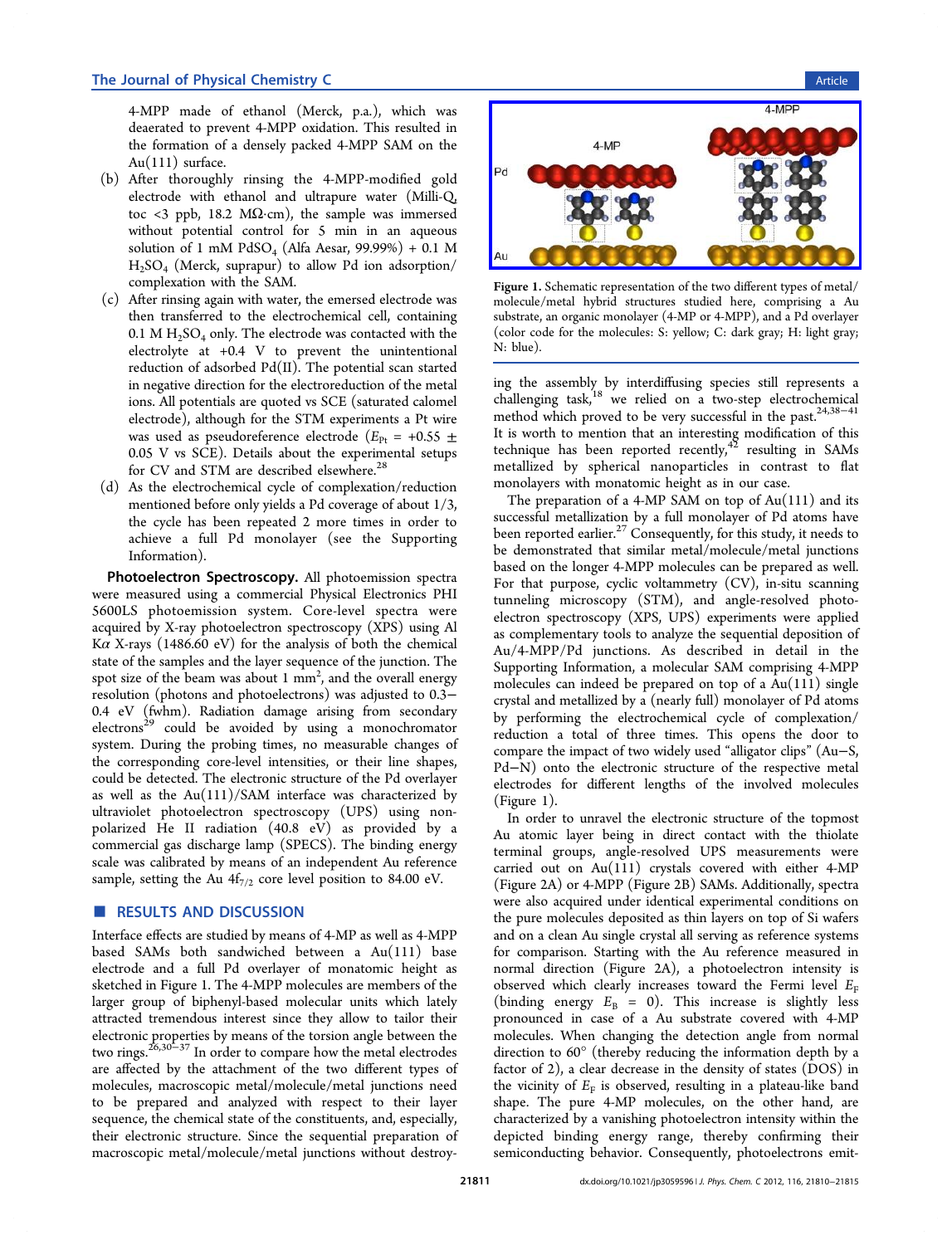<span id="page-2-0"></span>

Figure 2. (A) UPS He II [valence-band spectra in the low binding energy range acquired from a 4-MP covered Au s](http://pubs.acs.org/action/showImage?doi=10.1021/jp3059596&iName=master.img-002.jpg&w=313&h=219)urface at different detection angles. Spectra taken on a pure Au substrate and a thin 4-MP film deposited on a Si wafer are added for comparison. (B) similar sequence of spectra as presented in (A), but for a 4-MPP SAM on a Au substrate.

ted from the Au−SAM sample can, to first approximation, be assigned to originate from the Au support alone which allows us to interpret angle-resolved spectra within this binding-energy range as representation of the surface region of the Au crystal.

Turning our attention now toward the impact of 4-MPP SAMs onto the DOS of a Au(111) surface (Figure 2B), different characteristics can be recognized: while, for an emission angle of 60°, 4-MP covered Au reveals a plateau-like DOS near E<sub>F</sub>, for the longer 4-MPP molecules, the Au–S bond formation clearly induces a negative slope in the photoelectron distribution toward the Fermi level, thus pointing toward a stronger reduction of the density of states at  $E_F$  in the latter case. Like before, the pure molecules do not contribute to the photoelectron intensity at lower binding energies, thereby indicating that 4-MPP molecules behave semiconducting as well. These findings, on one hand, confirm qualitatively the reduction in "metallicity" of the Au surface atoms induced by chemical interaction with terminal groups as observed earlier.<sup>1</sup> On the other hand, this reduction is found to be significantly more pronounced for 4-MPP as compared to 4-MP molecul[es,](#page-4-0) which contrasts the expectation of an identical impact onto the metal electrodes induced by identical (thiol) head groups of the involved molecules.

In order to derive a more quantitative picture about this phenomenon, the thermally induced broadening of the Fermi edge as well as the finite energy resolution of the electron energy analyzer has to be taken into account. This way, the decrease in intensity at  $E_F$  can be estimated for the different metal/molecule interfaces by extrapolating the respective photoelectron distributions toward the Fermi level (Figure 3, solid lines). Assuming now the topmost layer of Au atoms to be affected the most because of their participation in forming chemical bonds with the thiolate groups and approximating the second Au layer to have nearly bulk properties (which is reasonable due to the very short Thomas−Fermi screening length observed in free-electron metals like Au), the measured intensity at  $E<sub>F</sub>$  can be interpreted as superposition of the intensity arising from bulk-like (buried) Au and the intensity



Figure 3. U[PS He II spectra acquired under a detection](http://pubs.acs.org/action/showImage?doi=10.1021/jp3059596&iName=master.img-003.jpg&w=150&h=208) angle of 60° with respect to the surface normal for both molecular systems in comparison with a pure Au reference sample.

emitted from the top layer which is affected by chemical interactions with the different molecules. Considering a mean free path value of  $0.68 \text{ nm}^{43}$  for photoelectrons emitted from the Fermi level under He II irradiation and applying standard formula for the photoemi[ssi](#page-5-0)on from layered structures,<sup>44</sup> a decrease in the DOS at  $E_F$  to *about half* of the value of bulk Au can be extracted from Figure 3 in the case of 4-MP molec[ule](#page-5-0)s. This reduction is similar to what has been reported earlier, $17$ thereby confirming the importance of such interface effects for 4-MP SAMs on Au(111).

Applying the same procedure for a Au surface covered with a 4-MPP molecular layer, the observed stronger reduction of the intensity at  $E_F$  as seen in Figure 3 is found to be equivalent to a decrease of the DOS at  $E_F$  of the interfacial metal layer by a factor of 4, which doubles the effect observed for 4-MP SAMs.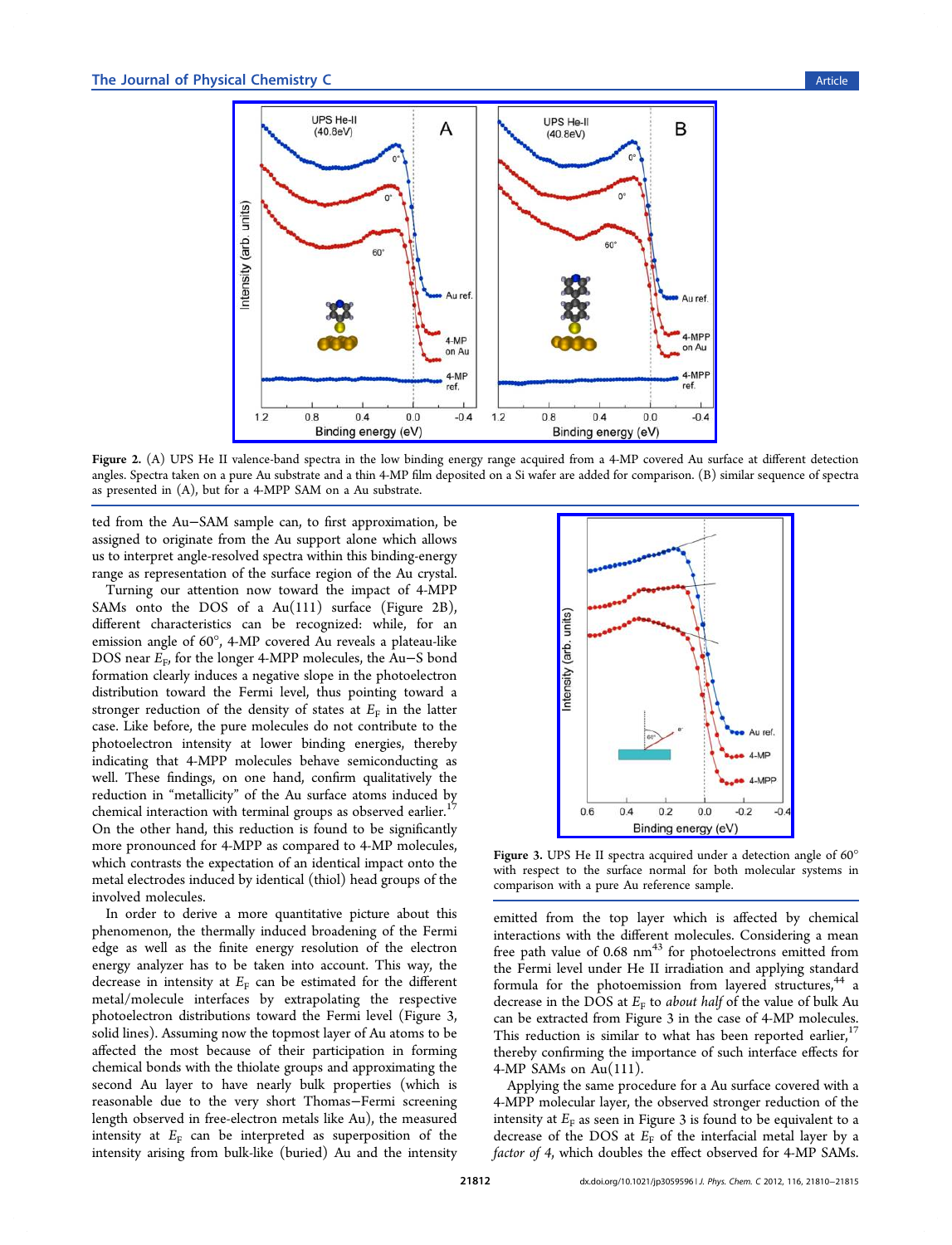Thus, strong evidence for distinctly dissimilar behaviors of otherwise identical terminal groups is obtained which points toward the realization of different types of "alligator clips" upon chemical attachment to the Au substrate. This clearly contrasts the expectation of identical "alligator clips" expected within the simplified picture of functional groups.

These results immediately raise the question of whether or not the other metal/molecule interface present in our molecular junctions might be affected by the formation of different "alligator clips" as well. In this case, the pyridine terminal groups of the two different molecular SAMs are used to chemically bind a Pd overlayer. The DOS of these metal overlayers can experimentally be accessed by subtracting the valence band contribution arising from their supports (Au/ SAM) from the spectra measured on the Au/SAM/Pd hybrid systems. The corresponding results are summarized in Figure 4A, which depicts the photoelectron distribution curves of the



Figure 4. [\(A\) UPS He II valence-band spectra representing the den](http://pubs.acs.org/action/showImage?doi=10.1021/jp3059596&iName=master.img-004.jpg&w=213&h=318)sity of states of a nearly full Pd overlayer deposited on either a 4-MP (red symbols) or a 4-MPP SAM (blue symbols), respectively; for better comparison, both spectra have been normalized to the same height. (B) Same data as presented in (A), but shifted horizontally with respect to each other to line up the characteristic spectral feature observed at higher binding energy.

two Pd monolayers normalized to the same height for better comparison. In both cases, two characteristic spectral features are visible at binding energies of 1.70 and 2.90 eV (4-MP) and 1.75 and 3.05 eV (4-MPP), respectively. Additionaly, both overlayer systems reveal a metallic behavior which can be concluded from the presence of a step-like intensity at  $E_F$ which, again, is smeared out due to the Fermi distribution function and the finite energy resolution of the electron

spectrometer. In order to better judge the specific similarities and differences between the two photoelectron distribution curves, both spectra have been shifted horizontally with respect to each other to line up the spectral feature observed at higher binding energy in Figure 4A. This way, nearly identical band shapes can be recognized for that spectral feature. On the other hand, for the band closer to the Fermi level, a larger bandwidth can be detected for a Pd monolayer on top of 4-MPP SAM. Thus, a direct comparison between the electronic structures of both Pd overlayers points toward the realization of different types of "alligator clips" for this metal/molecule interface as well.

The larger bandwidth found for Pd on 4-MPP might be discussed as consequence of line broadening resulting from a reduced lifetime of the photoionized state after emission of a photoelectron from the Pd monolayer. Typically, a photohole will be neutralized on the femtosecond scale by an electron tunneling from the Au substrate through the SAM into the metal overlayer. Within such a picture, tunneling through 4- MPP molecules would be less efficient than tunneling through 4-MP ones due to their enlarged length. Hence, hole states in the Pd overlayer should live longer for 4-MPP as compared to 4-MP molecular layers, resulting in a reduced line broadening in the first case in contrast to our experimental results. In addition, a very different behavior in lifetime broadening should also be tracable for the small intensity maximum visible at a binding energy of about 3 eV. Here, however, nearly identical band (peak) widths can be recognized in Figure 4B. Consequently, final state effects like lifetime-induced broadening can be excluded as reason for the observed difference in bandwidth. Rather, initial-state effects like the specific details of chemical bond formation might be responsible. The smaller bandwidth in case of 4-MP molecules might reflect a decreased density of delocalized electrons in the conduction band of the Pd overlayer induced by stronger chemical bonds which tend to localize electronic states to the respective bonding partners.

Even though the chemical bonding of the different molecules toward their respective metal electrodes is formally identical (Au−S, Pd−N), the SAM−metal interfaces need not to be. As studies in the past few years have shown, the SAM−Au interface is quite complex involving, e.g., the presence of Au adatoms.45,46 Furthermore, the interfacial electronic structure is likely to depend on the film structure, i.e., the packing and orientati[on o](#page-5-0)f the molecules. The impact of packing onto the interface energetics has been studied recently from a theoretical point of view.<sup>47</sup> In that work, the surface coverage by molecular units was identified as one of the crucial parameters influencing electronic sta[tes](#page-5-0) at metal/molecule interfaces. Experimentally, isolated 4-MP molecules on Au substrates were found to leave the electronic structure of the topmost Au layers basically unaffected, $48$  while dense  $4-MP$  SAMS clearly induce a reduction in DOS at the Fermi level as found earlier<sup>17</sup> and in the presen[t w](#page-5-0)ork. The different behavior observed here for 4- MP and 4-MPP SAMs might thus arise from [sig](#page-4-0)nificant differences in surface coverage for the respective molecules. However, this can be ruled out in our experiments as core-level spectroscopy revealed nearly identical S-2s/Au-4d ratios for both types of molecular layers. Furthermore, no evidence could be found for a significant amount of oxidized sulfur species (see Supporting Information) which could induce fluctuations in chemical bonding at the Au/SAM interface.

[The observed behavio](#page-4-0)r could also be influenced by dissimilar molecular dipolar moments. This seems to be unlikely, since a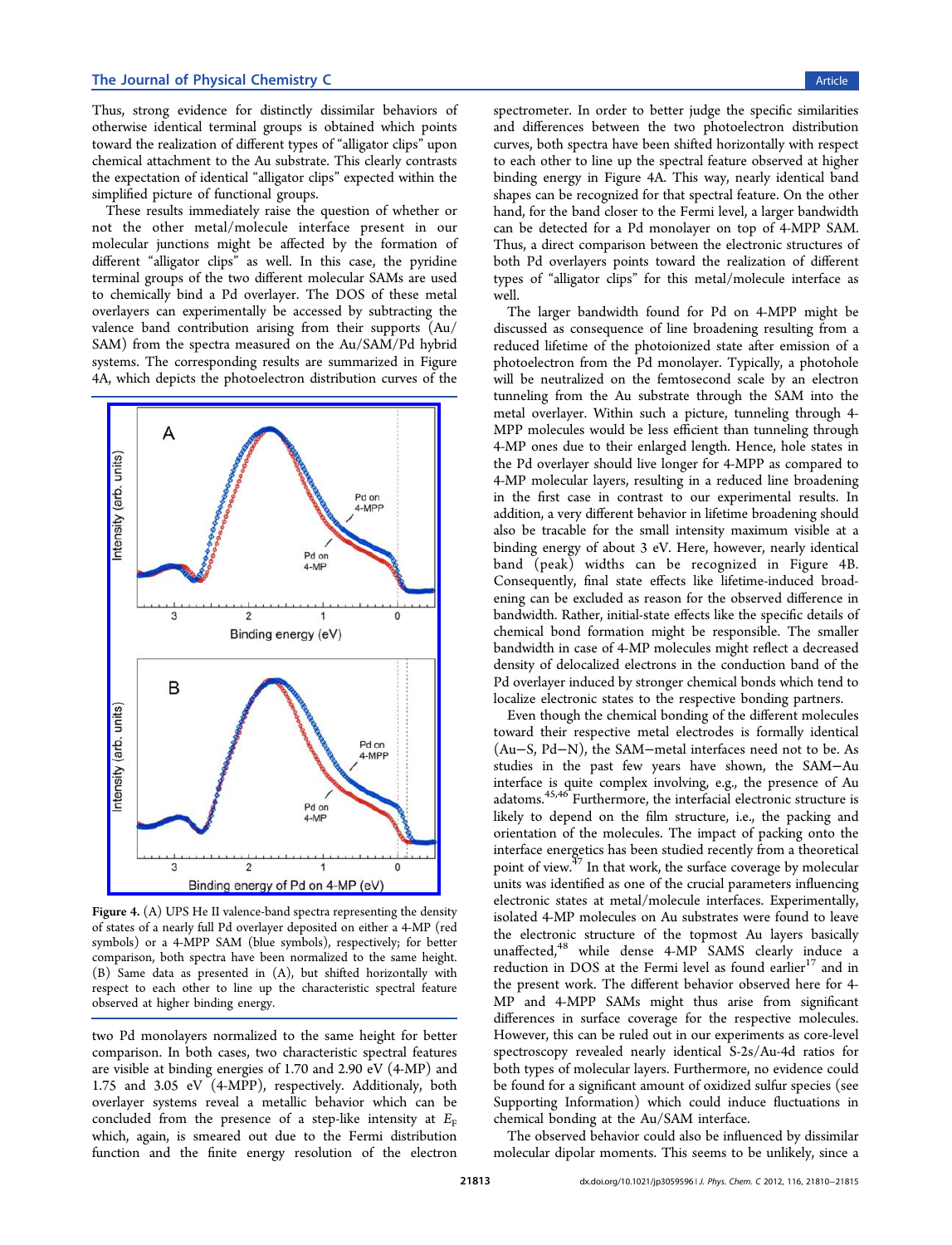<span id="page-4-0"></span>simple redistribution of charges induced by the involved electrical fields should shift the energy levels in both metals in a rigid manner, thereby leaving the shape of the respective densities of states unaffected ("rigid band behavior"). This clearly contrasts our finding of distinct variations in band shape for the involved metals when changing the type of molecule. Furthermore, it might be speculated that dissimilarities in orientation might be the reason for the observed behavior. This, again, would point toward differences in chemical bonding to the respective metals in contrast to what is expected for identical terminal groups.

Finally, another explanation could be related to the presence of adsorbates like water molecules or atomic hydrogen which might have been deposited on top of the Pd overlayer during the electrochemical procedures.<sup> $49,50$ </sup> A small trace of oxygen could indeed be detected by core-level spectroscopy after metallization of the SAMs (whi[ch, h](#page-5-0)owever, did not result in the oxidation of the Pd monolayer), thus indicating the presence of water molecules at the sample surface. In addition, the adsorption of hydrogen atoms at hollow sites during the electrochemical preparation of the Pd overlayer<sup> $49,50$ </sup> can not be ruled out experimentally, as hydrogen is the only element which can not be identified and quantified by XPS.

A deeper understanding of the observed phenomena in general and the asymmetric behavior at both interfaces in particluar is certainly not possible without a full quantum mechanical treatment including all contributing parts of the metal/molecule/metal hybrid systems including possible adsorbates like water or hydrogen. However, the present results might help to further improve our understanding about the complex behavior of functional terminal groups used as alligator clips in planar metal/molecule/metal junctions which is an important step toward the realization of nanoelectronics based on organic molecules.

### ■ CONCLUSION

In this work, the impact of widely used alligator clips (Au− thiol, Pd−pyridine) onto the electronic structure of the electrodes in metal/molecule/metal junctions has been studied by photoelectron spectroscopic tools. Different electronic properties in the vicinity of the Fermi level are detected for molecules with different lengths but identical terminal groups (4-MP, 4-MPP). This contrasts the expectation of identical clips as anticipated from the simplified concept of functional (terminal) groups. Our experiments might help to improve the current understanding of the complex behavior of terminal groups in molecular electronics.

#### ■ ASSOCIATED CONTENT

#### **S** Supporting Information

Cyclic voltammetry, in-situ scanning tunneling microscopy as well as (angle-resolved) X-ray photoelectron spectroscopy results demonstrating the successful preparation of Au/4-MPP/ Pd junctions. This material is available free of charge via the Internet at http://pubs.acs.org.

#### ■ AUTH[OR INFORMATIO](http://pubs.acs.org)N

#### Corresponding Author

\*E-mail: hansgerd.boyen@uhasselt.be.

#### Notes

The auth[ors declare no competing](mailto:hansgerd.boyen@uhasselt.be) financial interest.

# ■ ACKNOWLEDGMENTS

We thank Dr. G. Götz, Institute of Organic Chemistry II, University of Ulm, for the synthesis of the 4-MPP molecular precursors. Financial support by the Flemish Science Foundation (FWO) within the Odysseus program, the Methusalem project "NANO", and the German National Science Foundation (DFG) within SFB 569 is gratefully acknowledged.

■ **DEDICATION**<br><sup>⊥</sup>In memory of an outstanding scientist and person.

### ■ REFERENCES

(1) Aviram, A.; Ratner, M. A. Chem. Phys. Lett. 1974, 29, 277−283. (2) Introducing Molecular Electronics; Cuniberti, G., Fagas, G., Richter,

K., Eds.; Springer: Berlin, 2005.

(3) Cuevas, J. C.; Scheer, E. Molecular Electronics: An Introduction to Theory and Experiment; World Scientific Pub Co.: Singapore, 2010.

(4) Reed, M. A.; Zhou, C.; Muller, C. J.; Burgin, T. P.; Tour, J. M. Science 1997, 278, 252−254.

(5) Seminario, J. M.; Tour, J. M. Ann. N. Y. Acad. Sci. 1998, 852, 68− 94.

(6) Fink, H.-W.; Schönenberger, C. Nature 1999, 398, 407−410.

(7) Chen, J.; Reed, M. A.; Rawlett, A. M.; Tour, J. M. Science 1999, 286, 1550−1552.

(8) Joachim, C.; Gimzewski, J. K.; Aviram, A. Nature 2000, 408, 541−548.

(9) Gittins, D. I.; Bethell, D.; Schiffrin, D. J.; Nichols, R. J. Nature 2000, 408, 67−69.

(10) Porath, D.; Bezryadin, A.; Vries, S. d.; Dekker, C. Nature 2000, 403, 635−638.

(11) Reichert, J.; Ochs, R.; Beckmann, D.; Weber, H. B.; Mayor, M.; Löhneysen, H. v. *Phys. Rev. Lett.* **2002**, 88, 176804.

(12) Seminario, J. M. Nat. Mater. 2005, 4, 111−113.

(13) Rocha, A. R.; Garcia-Suarez, V. M.; Bailey, S. W.; Lambert, C. J.; ferrer, J.; Sanvito, S. Nat. Mater. 2005, 4, 335−339.

(14) Blum, A. S.; Kushmerick, J. G.; Long, D. P.; Patterson, C. H.; Yang, J. C.; Henderson, J. C.; Yao, Y.; Tour, J. M.; Shashidhar, R.; Ratna, B. Nat. Mater. 2005, 4, 167−172.

(15) Hipps, K. W. Science 2001, 294, 536−537.

(16) Kushmerick, J. G. Mater. Today 2005, July/August 2005, 26−30.

(17) Boyen, H.-G.; Ziemann, P.; Wiedwald, U.; Ivanova, V.; Kolb, D.

M.; Sakong, S.; Gross, A.; Romanyuk, A.; Büttner, M.; Oelhafen, P. Nat. Mater. 2006, 5, 394−399.

(18) Haick, H.; Cahen, D. Prog. Surf. Sci. 2008, 83, 217−261.

(19) Zotti, L. A.; Kirchner, T.; Cuevas, J. C.; Pauly, F.; Huhn, T.;

Scheer, E.; Erbe, A. Small 2010, 6, 1529−1535.

(20) Kim, Y.; Hellmuth, T. J.; Burkle, M.; Pauly, F.; Scheer, E. ACS Nano 2011, 5, 4104−4111.

(21) Sun, Q.; Selloni, A.; Scoles, G. J. Phys. Chem. B 2006, 110, 3493−3498.

(22) Wang, J. G.; Selloni, A. J. Phys. Chem. A 2007, 111, 12381− 12385.

(23) Heimel, G.; Rissner, F.; Zojer, E. Adv. Mater. 2010, 22, 2494− 2513.

(24) Manolova, M.; Boyen, H. G.; Kucera, J.; Gross, A.; Romanyuk, A.; Oelhafen, P.; Ivanova, V.; Kolb, D. M. Adv. Mater. 2009, 21, 320− 324.

(25) Hybertsen, M. S.; Venkataraman, L.; Klare, J. E.; Whalley, A. C.; Steigerwald, M. L.; Nuckolls, C. J. Phys.: Condens. Matter 2008, 20, 374115.

(26) Mishchenko, A.; Vonlanthen, D.; Meded, V.; Bü kle, M.; Chen, L.; Pobelov, I. V.; Bagrets, A.; Viljas, J. K.; Pauly, F.; Evers, F.; Mayor, M.; Wandlowski, T. Nano Lett. 2010, 10, 156−163.

(27) Eberle, F.; Saitner, M.; Boyen, H.-G.; Kucera, J.; Gross, A.; Romanyuk, A.; Oelhafen, P.; D'Olieslaeger, M.; Manolova, M.; Kolb, D. M. Angew. Chem., Int. Ed. 2010, 49, 341−345.